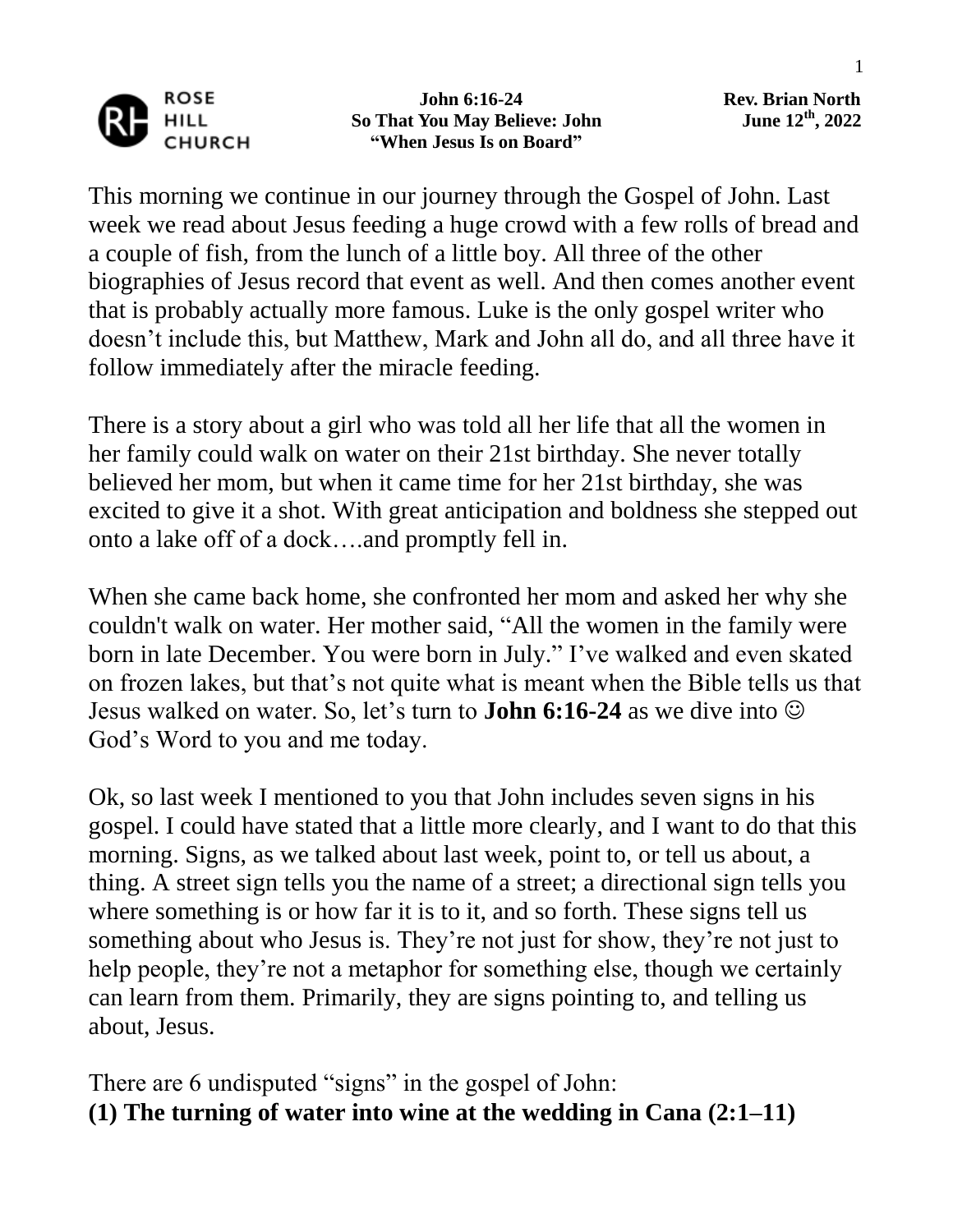- **(2) The healing of the official's son (4:46–54)**
- **(3) The healing of the lame man (5:1–15)**
- **(4) The feeding of the multitude (6:1–15)**
- **(5) The healing of the man born blind (chap. 9)**
- **(6) The raising of Lazarus (chap. 11)**

Students of Scripture, going back centuries, have sought to identify 7 signs in John. This is due to the Biblical use of the number 7 as a number of completion or perfection, such as the 7 days of creation including the day of rest for God. Also, John gives us 7 "I am" statements of Jesus' and so the pattern of 7 is already established in his gospel. When asked how many times someone should forgive another person, Jesus answers with a multiple of seven. So the number has prominence. But John does not actually ever record a seventh sign that he (or Jesus) identifies as a sign.

Today's passage is one that some scholars would count as the  $7<sup>th</sup>$  sign. It has similar characteristics to the other 6 (scholars have looked at the six to determine what they hall have in common), but it also has some differences. The other event in Jesus' life that gets significant consideration to be the  $7<sup>th</sup>$ sign is the clearing out of the Temple back in John 2 – but also does not have all the characteristics. Other people have proposed other events from his life, as well, but these two are the ones that most people latch onto.

Personally, I'm content with 6 signs that point to Jesus. There don't have to be 7. There's nothing in Scripture that says, "Thou shalt have 7 signs in the gospel according to John." In fact, the 7 days of creation are a great model for leaving it as the 6 signs that John identifies, because the  $7<sup>th</sup>$  day of creation was not actually a day of *creation*, but a day of *rest*. It was different than the other 6 days. Similarly, the 6 signs point to Jesus, and tell us something about him, and the  $7<sup>th</sup>$  would simply be Him. So, not a sign, but finally getting to the one who the signs point to. And: **Like the 7th day in Creation: in Jesus, we find our rest, or our peace.**

And that is what today's passage is really about. It's about the peace and the rest that we experience when Jesus is on board in our lives. So, after the feeding of the multitude of people from the little boy's lunch, Jesus goes and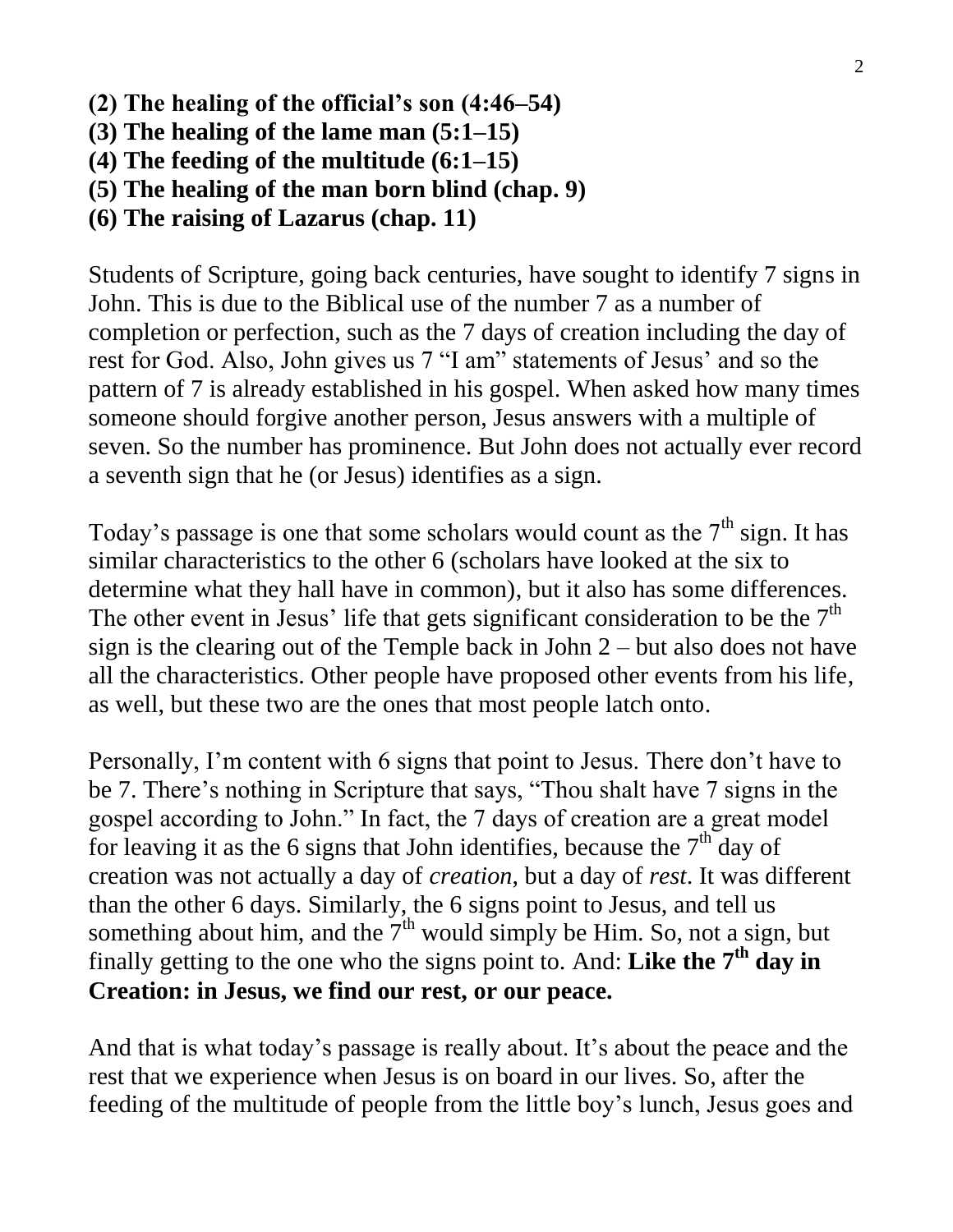finds a quiet place to rest. Apparently, he was finally able to actually get some solitude with the night approaching. The disciples head out, likely having coordinated with Jesus on where he would catch up with them on the other side of the lake.

But, **Jesus catches up with them in the least likely of places: out in the middle of Lake Galilee. At night. In the middle of a storm.** Now, Lake Galilee, as I've shared before, can get stormy in a hurry. Because of the geography there, it is common for storms to kick up somewhat unexpectedly, as cool air comes down the mountainsides that rise over 2,000 feet above Lake Galilee. (Side note: Lake Galilee has the second lowest surface elevation of any lake on earth at about 700 feet below sea level.) Anyway, this storm kicks up, and this is not just a gentle breeze. The Greek word to describe the wind is "megas," from which get our word, often used more as a prefix, "mega".

I still remember being in late elementary school or maybe middle school and the word "mega" was "mega popular." We even used it on its own, as in "Last night's Mariners' game game was mega." Anyone else go through that phase in the mid-1980's or so? Anyway, a mega-wind kicks up and the lake gets rough (mega-waves?). In Matthew's account of this, he says that the disciples' efforts to make progress on the lake was "buffeted" by the wind. They just weren't making much progress.

And they're a little way out into the lake  $-3-4$  miles at this point, from what John says. The lake is about 8 miles wide, and 13 miles long. So, they're essentially in the middle of the lake. And low and behold, in the darkness of night, perhaps with rain coming down, Jesus walks out to them and meets them in the middle of the lake. At first, they're frightened. Quite frankly, who wouldn't be? But Jesus speaks to them, "Don't be afraid, it is I" and then John tells us they "were willing" to let him into the boat. When I read this, it sounds like even though they did recognize eventually that it was Jesus, that they kind of had to be convinced to let him into the boat – "they were willing." The word "thelo," which gets translated as "were willing" here, means "to will, intend, to be resolved, determined, to wish, or desire." So: **It's not a reluctant willing; they wanted him in the boat with them, once**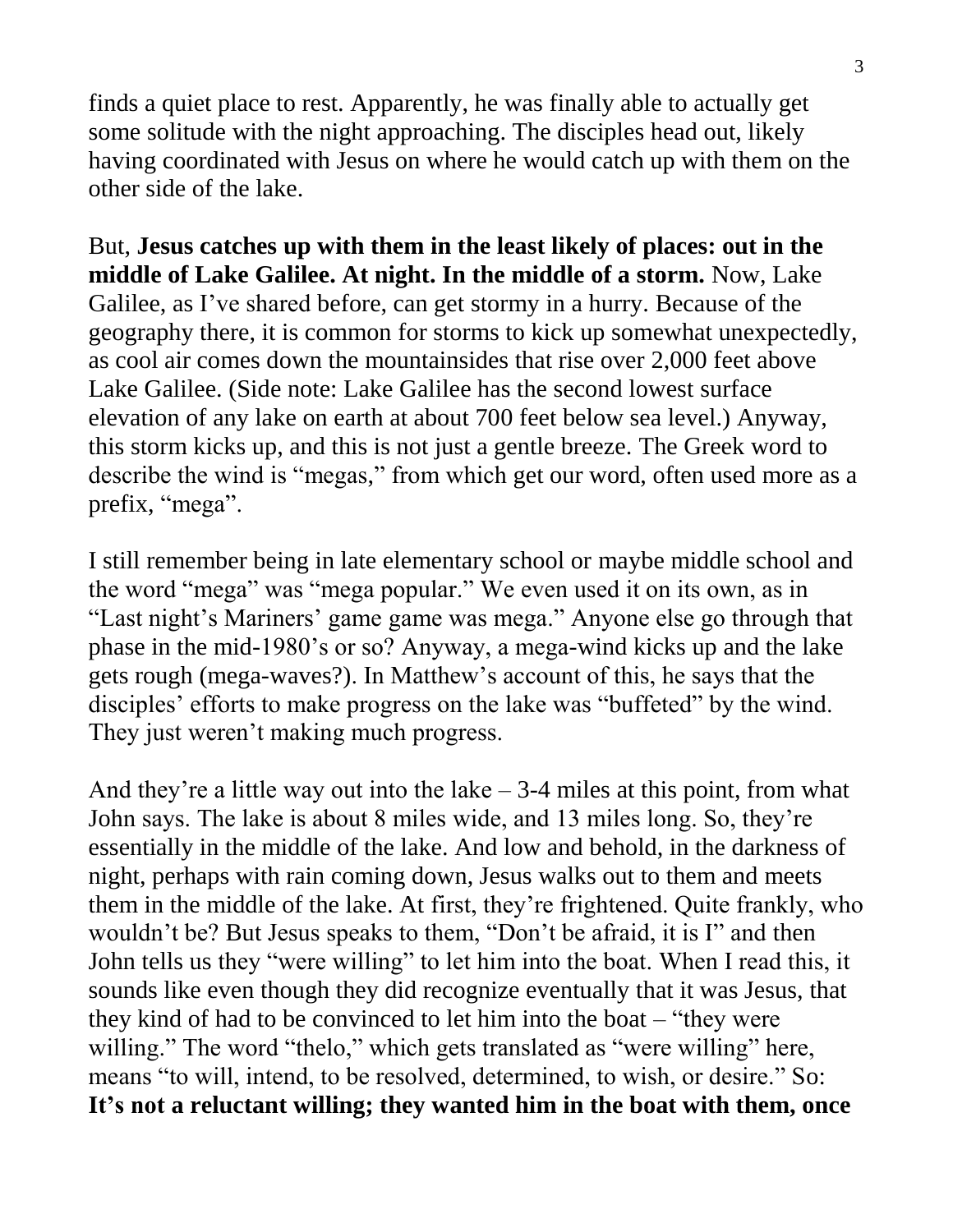**they realized who it was.** And then John tells us that "immediately" they got to shore.

We've already noted that they're pretty much in the middle of the lake. So, this "immediately" is not to say that they suddenly became a speed boat, as if Jesus is pushing them along like **Dash** pushes his mom and sister in the movie the Incredibles:



Now, Matthew and Mark say that after Jesus got in the boat, the waters then calmed down, and of course that would allow them to finish the last half of their journey much more expediently. But I think there's something else going on here as well. **Have you ever been in a really intense, maybe even scary situation?** Perhaps a storm like we see here where trees are blowing around and maybe it feels a little unsafe; or you think you hear an intruder in your house; or even just being in a game – like a soccer game – where you're up by one goal and the opposing team keeps pressing hard to score a tying goal: the sound of the final whistle from the referee cannot come fast enough.

Perhaps you've been in a situation like that where time just seemed to stand still. **Contrast that with the sense of time when everything is going well, you have peace, and you're enjoying yourself and you want it to last forever: Time absolutely flies.** I think that's part of what John is communicating here. Yes, the waters smoothed out. But they didn't suddenly go 20 miles an hour or go through a portal that landed them on the beach "immediately." Instead: Once Jesus was in the boat with them, everything was ok. They had peace. They could rest.

So what John is telling us here is that: **When Jesus is on board, when Jesus is in your life, when we willingly and desiringly** (which isn't even a word, but it is now) **want Jesus in our lives and make space for him to get on board, it completely transforms us and gives us peace and rest.** With Jesus, the storms of life are suddenly not so threatening, and can even fade away. Terrifying problems that defy any human solution, such as the breakdown of relationships; violence and disorder becoming more common;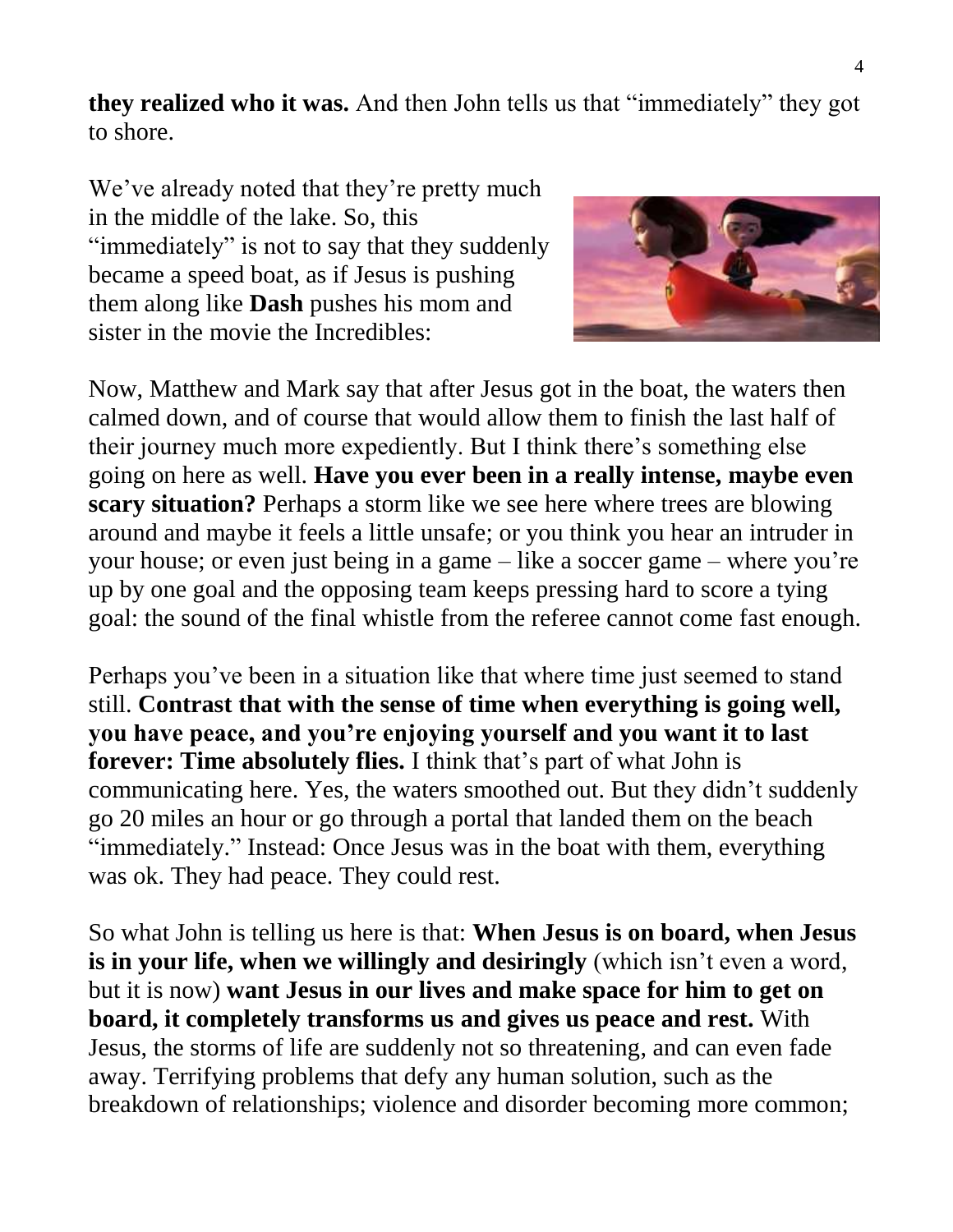hopelessness and despair that seem to take hold and paralyze us...these things feel dark, stormy, and often it seems as if no one can save us or get us out of this situation. But Jesus meets us in those times, is with us, and we have peace and can find our rest with Jesus. In fact, Jesus is our peace. Scripture says so<sup>1</sup>. He's the one that gives us peace with God and the hope for eternal life with our holy and heavenly creator because of Jesus' death on the cross as the once-for-all sacrifice for our sin and brokenness…and because of his empty tomb. When we have that eternal perspective, and we face the storms of life, and we have that relationship with God the Father, Son, and Spirit, and God is with us, we find peace and rest.

We see this (God being with us in the storms of life) throughout Scripture, from cover to cover. In Genesis 3, when Adam and Eve eat the fruit of the tree and they realized they've messed up…and do you think time seemed to stand still for them in that moment? I mean, things probably couldn't move fast enough. And yet God is there with them, and takes care of them; When the Israelites are wandering around in the desert after their lack of faith in God, God is still with them in a variety of ways, including by a pillar of fire at night and a pillar of cloud by day. Repeatedly in Scripture we see the phrase, or other very similar phrases, "I am with you. I will never leave you nor forsake you" or "As I was with your ancestors so I will be with you." **Psalm 23 makes the promise that God is with us, like a shepherd is with a sheep – leading us to green pastures and still waters, he's with us even in the valley of the shadow of death and when we are in the presence of our enemies.**

The story is told of a preacher who had a lady in his church who was not quite mentally normal. She kept coming to him and saying, "Pastor, two men are following me." The pastor would assure her that no one was behind her. Again, she would say, "Pastor, two men are following me." He tried to reassure her. She kept coming again and again until finally one day the pastor said to her, "Yes, I know there are two men following you, and I know their names."

She said, "Oh, you do?"